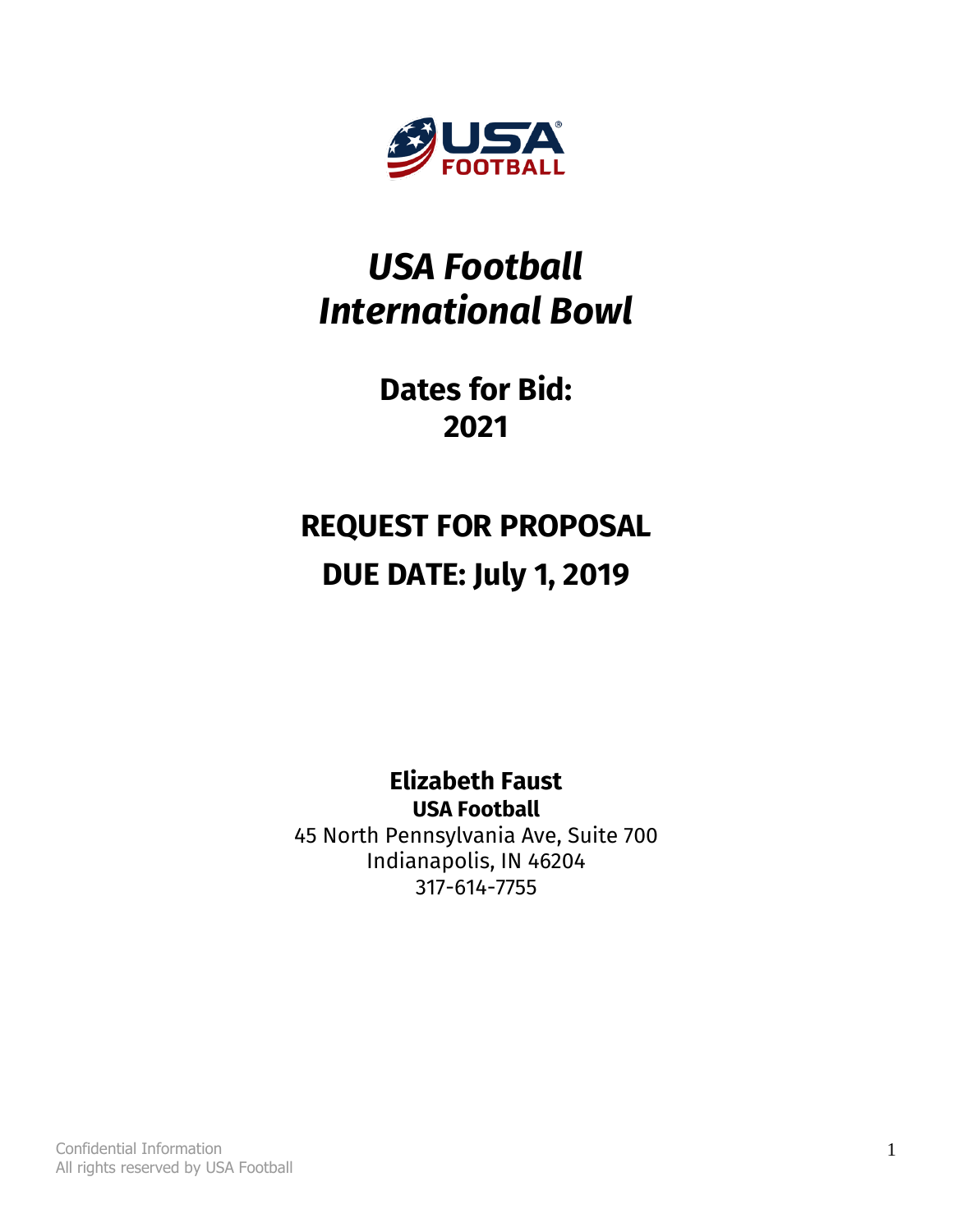### **Objective**

USA Football seeks to procure venues, convention space and host hotels to produce it's 2021 USA Football International Bowl. The ideal dates of the are January 4-16, 2021 however, USA Football is open to alternative dates in January of 2021. The International Bowl is the largest international American tackle football event hosted in the US and is the annual showcase for USA Football's U16-U19 National Teams. USA Football's key goal for the request for proposal process is to determine which venues and budgetary concepts best meet the function and financial requirements set forth in this document.

#### **Overview**

USA Football designs and delivers premier educational, developmental and competitive programs to advance and grow the sport. As the sport's national governing body, member of the U.S. Olympic Committee and organizer of the U.S. National Team for international competition, USA Football partners with leaders in medicine, child advocacy and athletics to support positive football experiences for youth, high school and other amateur players.

Attached are detailed specifications for the USA Football International Bowl, associated activities and other supporting information.

# **Basis for the Award of Contract:**

- USA Football will award this event to the lowest bid from the complex that meets all basic event requirements.
- Determining factors will include the facility's ability to provide a cost-effective event site and successful event marketing package.

Please be sure to submit all required documentation/information by **July 1, 2019**. Any incomplete proposals, or proposals submitted after deadline, *will not be reviewed*. Final decisions for locations will be made after the proposal is reviewed and a site visit conducted.

**USA Football Contact Elizabeth Faust USA Football** 45 North Pennsylvania Ave, Suite 700 Indianapolis, IN 46204 317-614-7755

#### *Direct contact with the USA Football CEO or other USA Football staff/volunteers (local or national level) is neither necessary nor appropriate.*

Thank you for your time and response to this request. We look forward to reviewing your proposals.

# \*\***Bid Process Deadlines:**

- Bids due July 1, 2019 via mail or electronically
- Site Announcement for 2021: On or about January 10, 2020 (to coincide with the 2020 event)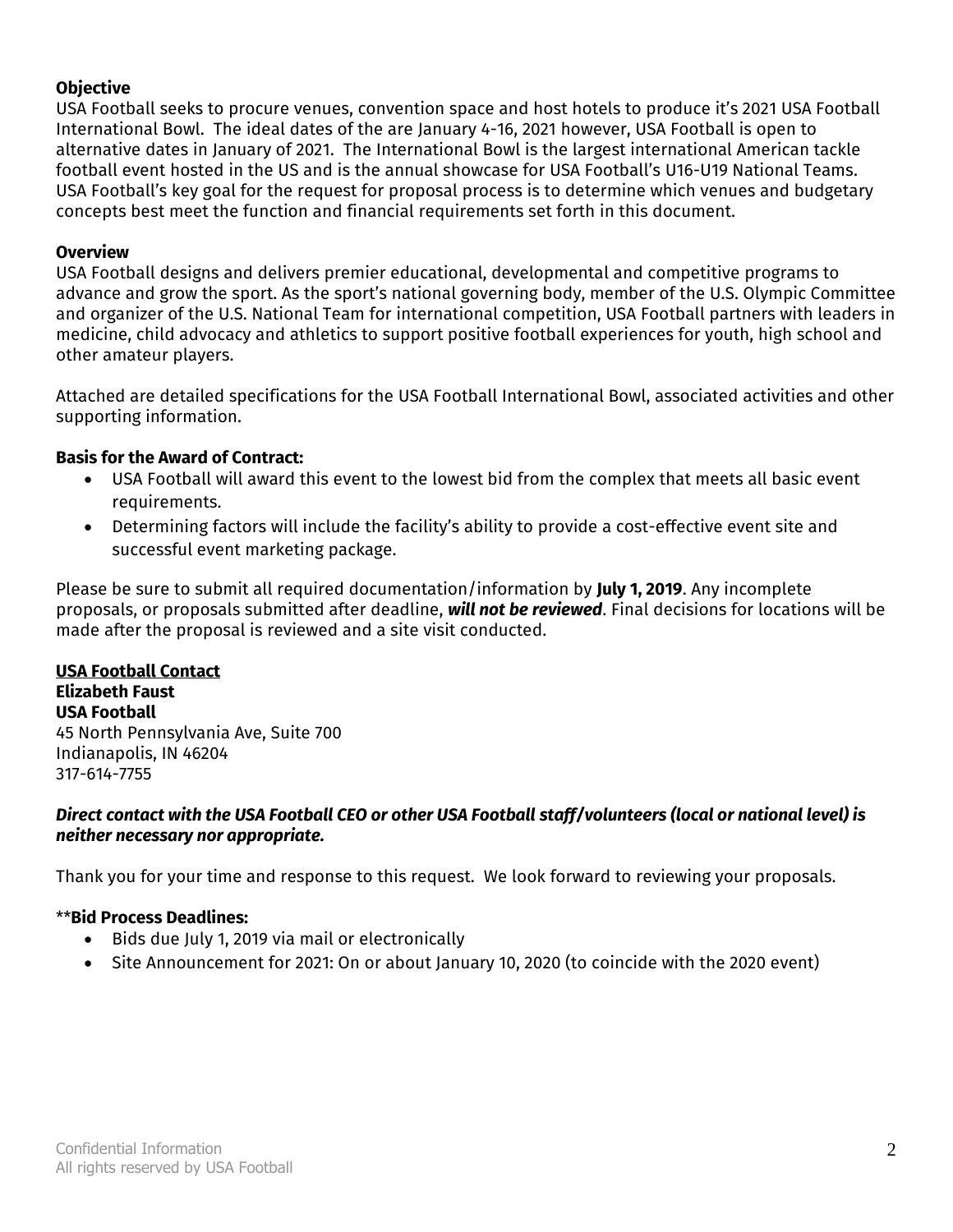#### **USA FOOTBALL INTERNATIONAL BOWL**

#### **Overview**

Approximately 70 countries across six continents possess a national federation dedicated solely to American football. The International Bowl is a collaboration of USA Football and football governing bodies in each competing country. Each International Bowl features a series of practices, team activities, scrimmages and games for four high-school aged U.S. National Teams as well as U.S. Select Teams.

The NCAA recognizes USA Football's International Bowl as a national team competition. Playing for the United States in the International Bowl is exempt from high school seniors' two all-star game appearances.

| <b>Open Years for Proposal:</b> | 2021                                                                                                                                                                                                                                                         |
|---------------------------------|--------------------------------------------------------------------------------------------------------------------------------------------------------------------------------------------------------------------------------------------------------------|
| <b>Preferred Dates:</b>         | January 4-16, 2021                                                                                                                                                                                                                                           |
| <b>Projected Attendance:</b>    | 1,000 participants<br>5,000 spectators (Game Day)                                                                                                                                                                                                            |
| <b>Facility Preference:</b>     | Convention space for team check-in and registration<br>Indoor/Outdoor artificial turf locations for practices<br>3,000 + seat stadium for scrimmages<br>NFL venue or comparable for game days<br>Host hotels for U.S. teams, International teams and parents |

#### **EVENT SPACE REQUIREMENTS**

# **Physical Layout:**

# **Practice Fields:**

- 6+, high school regulation football or soccer fields (turf preferred, but not required)
- Fields must be lined per NFHS high school football dimensions. Markings must include hash marks, numbers, and the 25, 10, and goal line should be marked in a different color paint. Lines may need to be repainted for second week if worn.
- Field pylons for end zones for all fields should be provided by facility
- Additional warm-up space
- Bleachers for spectators on each field preferred (minimum capacity: 25)
- All-weather fields preferred
- On-site lighted fields preferred
- Electronic scoreboard on each field is preferred
- Permanent restrooms or portable toilets
- Access to potable water source and ice machine at facility
- Complimentary parking for up to 500+
- Fields in use, with exclusivity, from 7am 10pm each day per event schedule
- 3-4 golf carts available to use
- Ability to receive freight shipments
- Ability to set up 20x20 tents for athlete's lunch area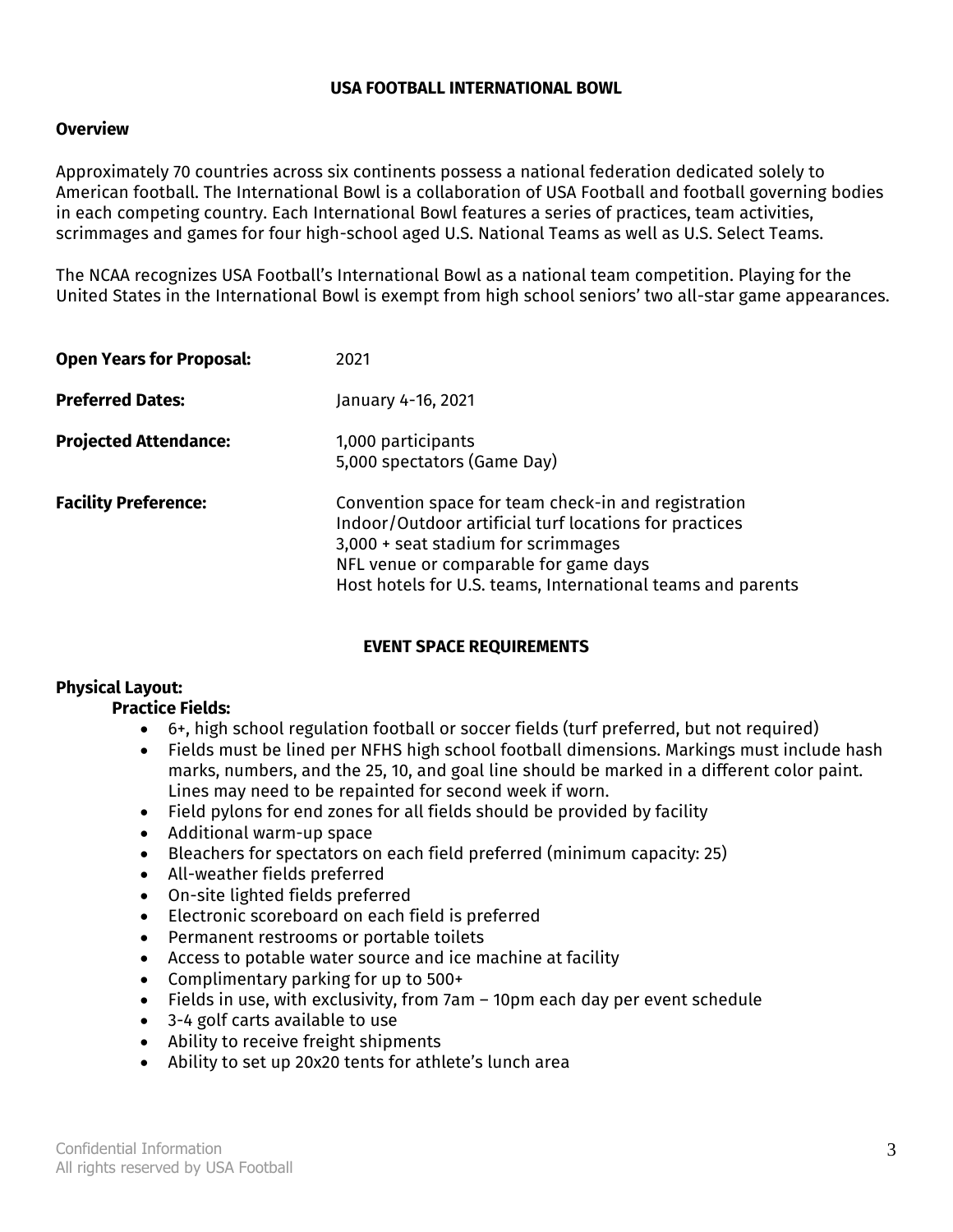Games Management Area:

- 20 x 20 covered area for Information and Games Management
- Electric and internet accessibility is preferred
- Access to enclosed, locked storage area for overnight equipment storage or space available to have a temporary storage unit on-site

Officials Area:

• 10 x 20 covered area, locker room preferred, or open classroom/meeting room

Medical Area:

- 20 x 20 covered area for Command Central at all practice and game locations, access to ice and water
- Training room is preferred but not required, classroom or meeting room is acceptable

#### **Game Venue: (NFL Venue or comparable required)**

- 4 locker rooms for teams
- 1 room for staff HQ with internet access
- 1 officials locker room
- 1 room for equipment storage
- Ability to accept and store shipments
- 1 training room for medical coverage
- Space for TV production trucks and photography production trucks
- Hard line internet connection for production trucks
- Concession stands open
- Catered meal options for USA Football staff
- Space on concourse for merchandise sales / sponsor activations
- Stadium security provided
- Access to press box and ticket booth (USA Football to handle ticket sales)
- Access to broadcast booth
- Access to scoreboard and all video boards and all game production capabilities
- Access to media entrance for media and game entertainment
- Access to ice and water on the field
- Access to golf cart, if possible
- Charter bus drop off location
- Complimentary parking for guests
- USA Football and sponsor signage placement on the field
- Coaches headsets and headset support

#### **Scrimmage Venue:**

- 4 locker rooms for teams
- 1 officials locker room
- 1 room for equipment storage
- Ability to accept and store shipments
- 1 training room for medical coverage
- Concession stands open
- Space on concourse for merchandise sales / sponsor activations
- Stadium security provided
- Access to press box and ticket booth (USA Football to handle ticket sales)
- Access to scoreboard and all video boards and all game production capabilities
- Access to media entrance for media and game entertainment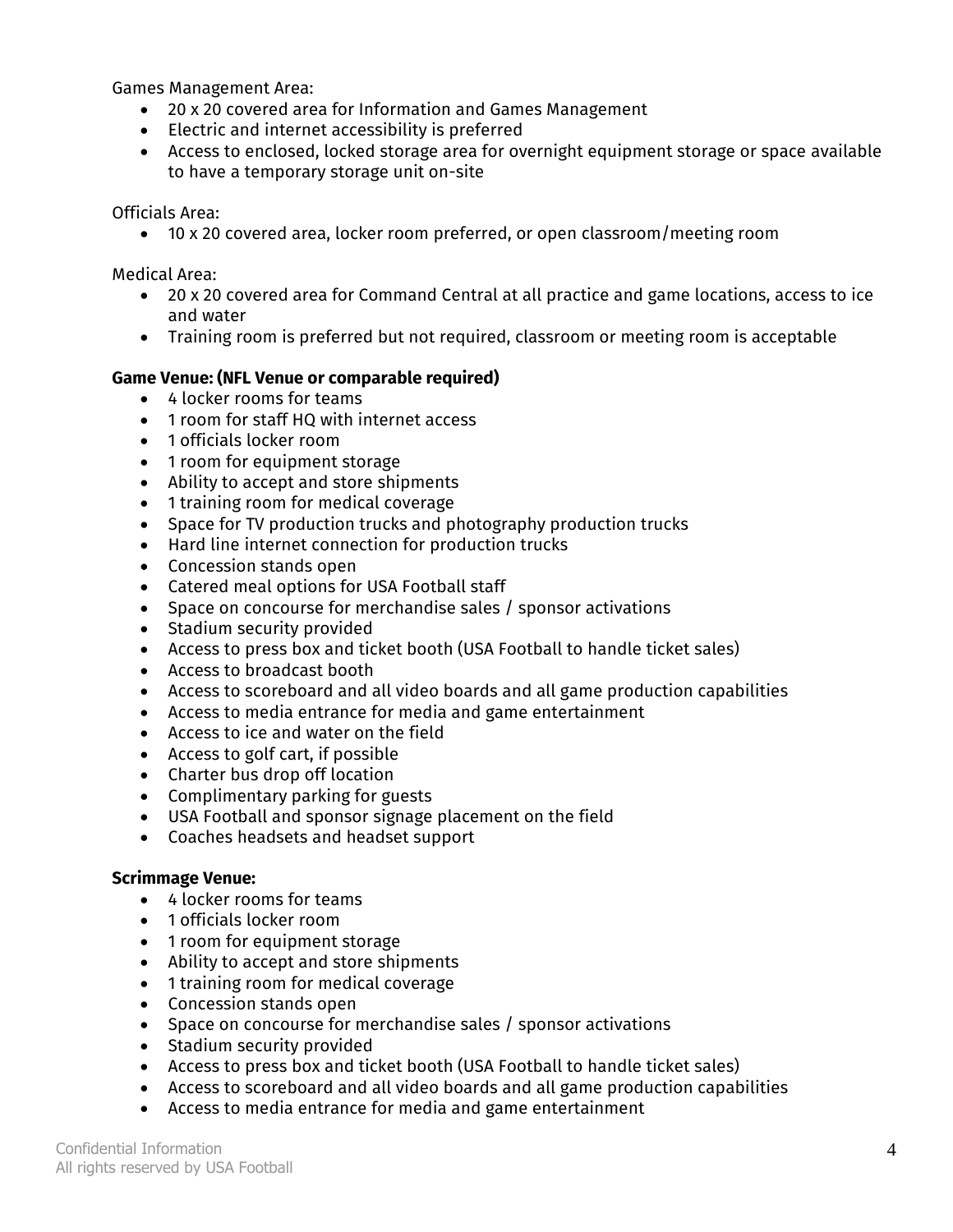- Access to ice and water on the field
- Access to golf cart, if possible
- Charter bus drop off location
- Complimentary parking for guests
- USA Football and sponsor signage placement on the field
- Coaches headsets and headset support

#### Vendor Space:

*USA Football will provide vendor space to sponsors and event partners and will need the following:*

- 40' x 40' space near registration for apparel sales with access to power and wifi
- 20'x20' space at event venue for apparel sales, with access to power and wifi
- 20'x20' space at event venue for photo sales, with access to power and wifi
- Space for a standard trailer inside or near event venue for photography partner with power and wifi
- Vendor parking in close proximity

#### **Game Management:**

Game Management provided by Site:

- Water stations on each field which includes a table and trash cans
- Four (4) golf carts for Operations Staff and ATC's if available
- EMT with Ambulance during hours of competition
- Trash receptacles and dumpster

Game Management provided by USA Football:

- Game scheduling
- Official scheduling
- Volunteer scheduling
- Coach/Team communication
- Two-way radios for key points of contact

#### **Staff:**

Staff provided by Site:

- Site Manager with knowledge of venue on-site during event hours
- 24-hour security
- Maintenance staff for fields
- Custodial staff for fields

Staff provided by USA Football:

- Lead Event Manager
- Team Communications Contact
- Operations crew for field set-up
- Game Officials
- On-site Game Scheduling and Volunteer Lead

#### **Sponsorship:**

- USA Football will solicit Regional/Local sponsors for this event
- All sites must be able to support the official event sponsor's needs; allowing for branding, signage, and on-site activation
- Please list any sponsors that are specific to the site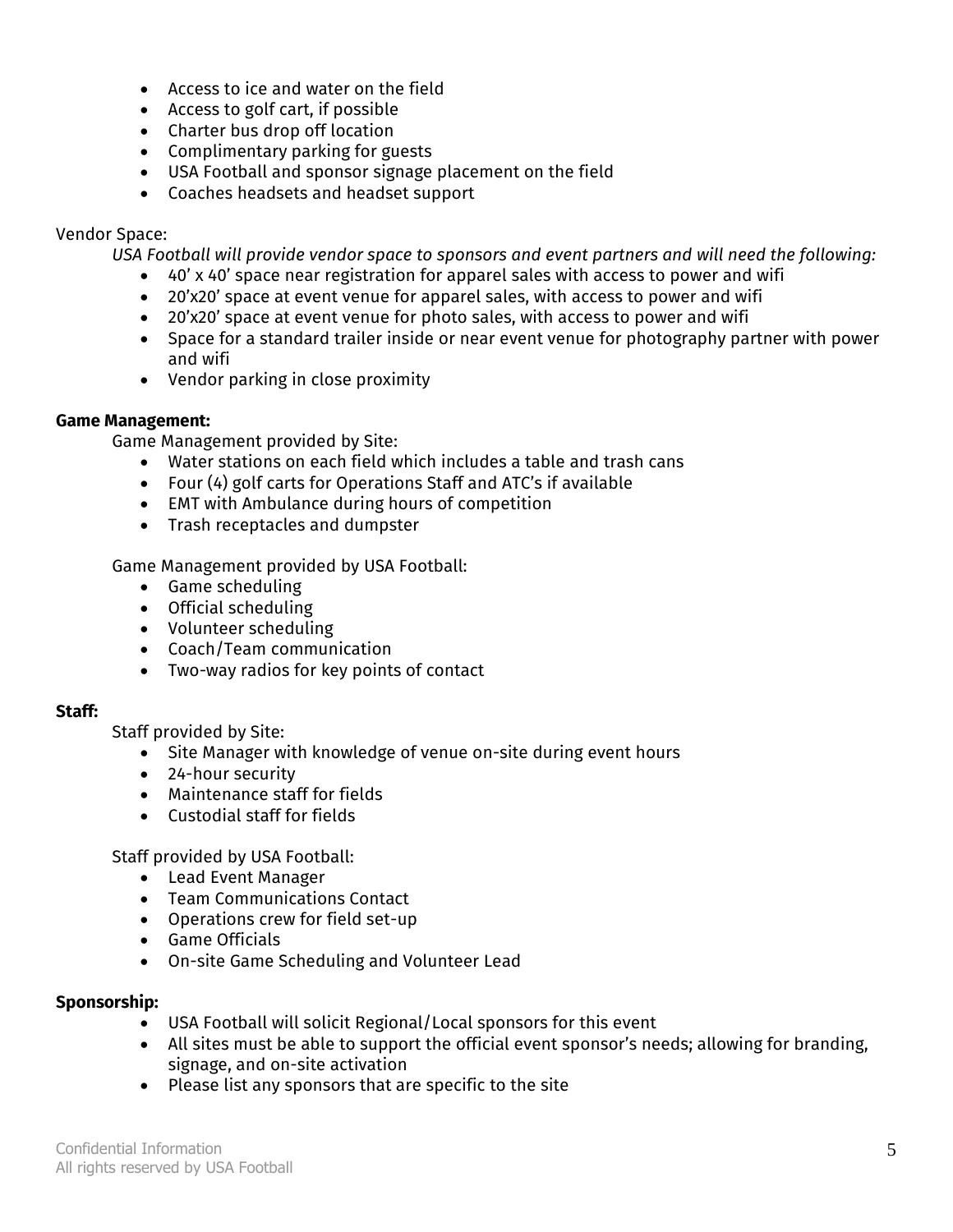#### **Concessions:**

- Food concessions must be operational during all hours of competition offering a variety of dining options
- If possible, USA Football venue contract should accommodate branding and sampling programs by national USA Football food and beverage sponsor
- If possible, USA Football national food and beverage sponsors will have the opportunity to sell product at the venue, either independently or in conjunction with the venue concessionaire

#### **Marketing:**

• USA Football relies on the Host to provide a comprehensive local/regional marketing and PR plan to promote the event and the sport of football.

# **The following information from the complex must be included in the proposal:**

- 1. Possible space/dates
- 2. Complex rental fees for all space
- 3. Discounts available for rental fees
- 4. Discounts for any multi-year agreements
- 5. Cancellation fee prior to executing contract
- 6. Signage opportunities in the complex locations, etc.
- 7. Sample complex contract
- 8. Complex operations/rules and regulations
- 9. Current price list for all in-house services (i.e. telecomm, internet, electrical, in-housing shipping/business center, etc.)
- 10. Current labor rates in the city/venue
- 11. Technology available in the complex
- 12. Concession stands and pricing information
- 13. Third party preferred vendor list for security, EMS, and staffing services
- 14. Additional products/services/concessions offered to USA Football upon contract from local CVB and/or Complex.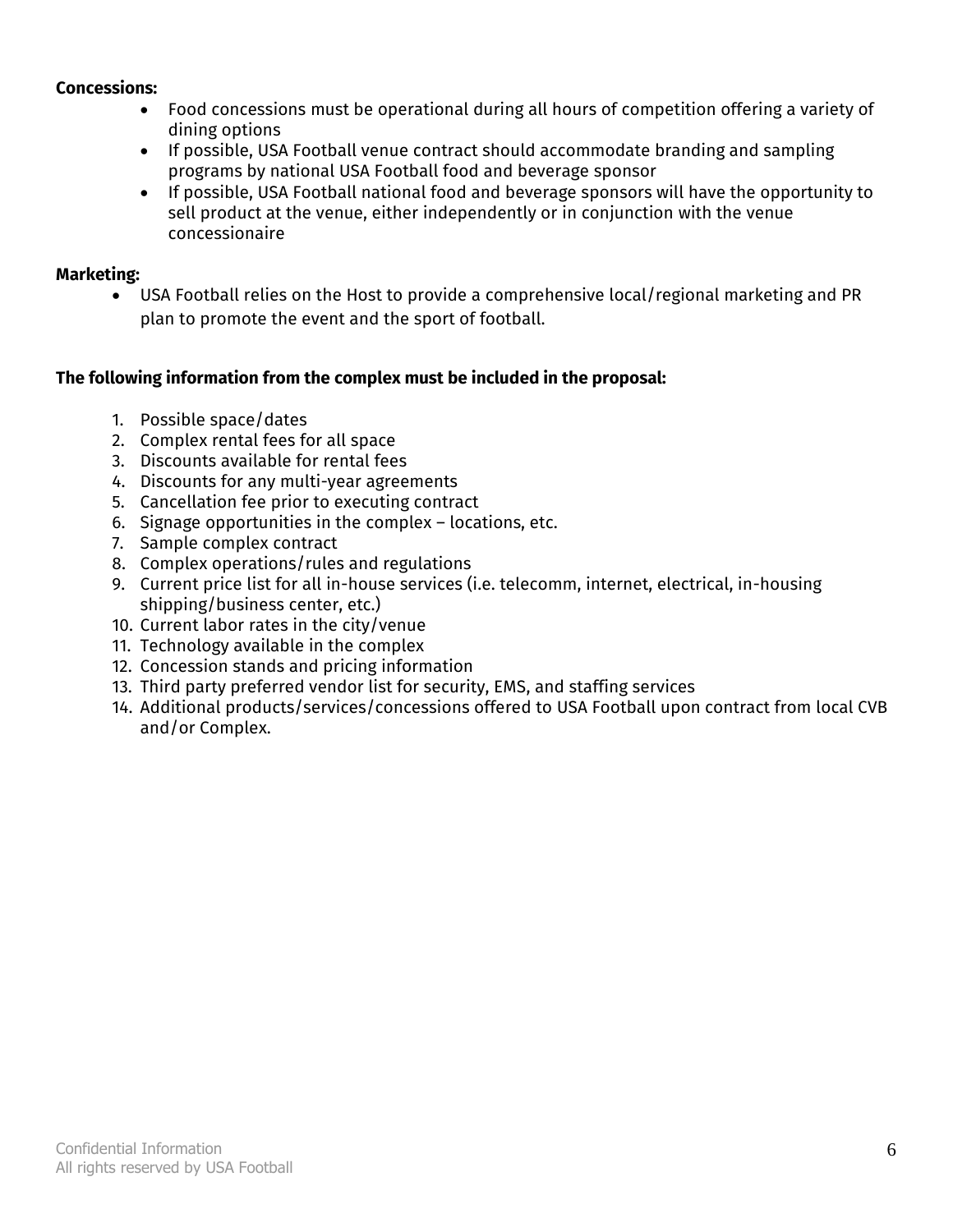#### **HOTEL ROOM REQUIREMENTS**

*Hotels should send all proposals to the CVB. Hotel proposals should NOT be sent directly to USA Football, nor should they contact USA Football directly at this time. Complete hotel proposals to be provided by CVB only.* 

**Room Block Requirements: These requirements are based on our current pattern and can be altered based on facility availability.**

| <b>Hotels</b>                | Sat   | Sun      | Mon   | <b>Tues</b> | Wed   | <b>Thurs</b> | Fri   | Sat   | <b>Sun</b> |
|------------------------------|-------|----------|-------|-------------|-------|--------------|-------|-------|------------|
|                              | 2-Jan | $3$ -Jan | 4-Jan | 5-Jan       | 6-Jan | 7-Jan        | 8-Jan | 9-Jan | $10$ -Jan  |
| <b>Staff Kings</b>           | 15    | 35       | 35    | 35          | 35    | 35           | 35    | 35    | 35         |
| <b>Staff Doubles</b>         | 15    | 15       | 15    | 15          | 15    | 15           | 15    | 15    |            |
|                              |       |          |       |             |       |              |       |       |            |
| <b>TOTAL ATHLETE KINGS</b>   |       | 5        |       | 5           | 5     |              | 5     |       |            |
| <b>TOTAL ATHLETE DOUBLES</b> | 0     | 0        | 120   | 120         | 120   | 120          | 120   | 26    |            |

| <b>Hotels</b>                | <b>Mon</b> | <b>Tues</b> | Wed       | <b>Thurs</b> | <b>Fri</b> | Sat       | <b>Sun</b> | <b>Mon</b> |
|------------------------------|------------|-------------|-----------|--------------|------------|-----------|------------|------------|
|                              | $11$ -Jan  | $12$ -Jan   | $13$ -Jan | 14-Jan       | $15$ -Jan  | $16$ -Jan | $17$ -Jan  | 18-Jan     |
| <b>Staff Kings</b>           | 35         | 35          | 35        | 35           | 35         | 30        | 30         | 20         |
| <b>Staff Doubles</b>         | 15         | 15          | 15        | 15           | 15         | 15        |            |            |
|                              |            |             |           |              |            |           |            |            |
| <b>TOTAL ATHLETE KINGS</b>   | 5          | 5           |           | 5            | 5          |           | 0          |            |
| <b>TOTAL ATHLETE DOUBLES</b> | 120        | 120         | 120       | 120          | 120        | 26        |            |            |

# **Accommodations: 2,082 room nights**

• Hot breakfast included in rate (athlete friendly items preferred).

# **HOST HOTEL REQUIREMENTS**

Hotels should send all proposals to the CVB. Hotel proposals should NOT be sent directly to USA Football, nor should they contact USA Football directly at this time, unless the hotel can provide convention space and all necessary rooms under one roof.

#### *Anthony Travel is the official travel partner of USA Football. Anthony Travel will secure and manage all hotel rooms.*

# **Host hotel must provide the following information (or agree to the following):**

- 1. Grid format of room block (see above grid)
- 2. A breakdown of room types (singles, doubles, suites, etc.)
- 3. Complimentary internet access for USA Football staff and guest rooms
- 4. Complimentary internet access provided for ALL meeting room spaces the duration of the event
- 5. Confirmed or proposed room rates USA Football requests a flat single/double rate
- 6. Provide a list of any rebates offered
- 7. Ability to drop 2 storage units (pods) in the parking lot the duration of the room block
- 8. Meeting Space
	- a. 2 rooms that can seat 40 classroom style for staff HQ for duration of the event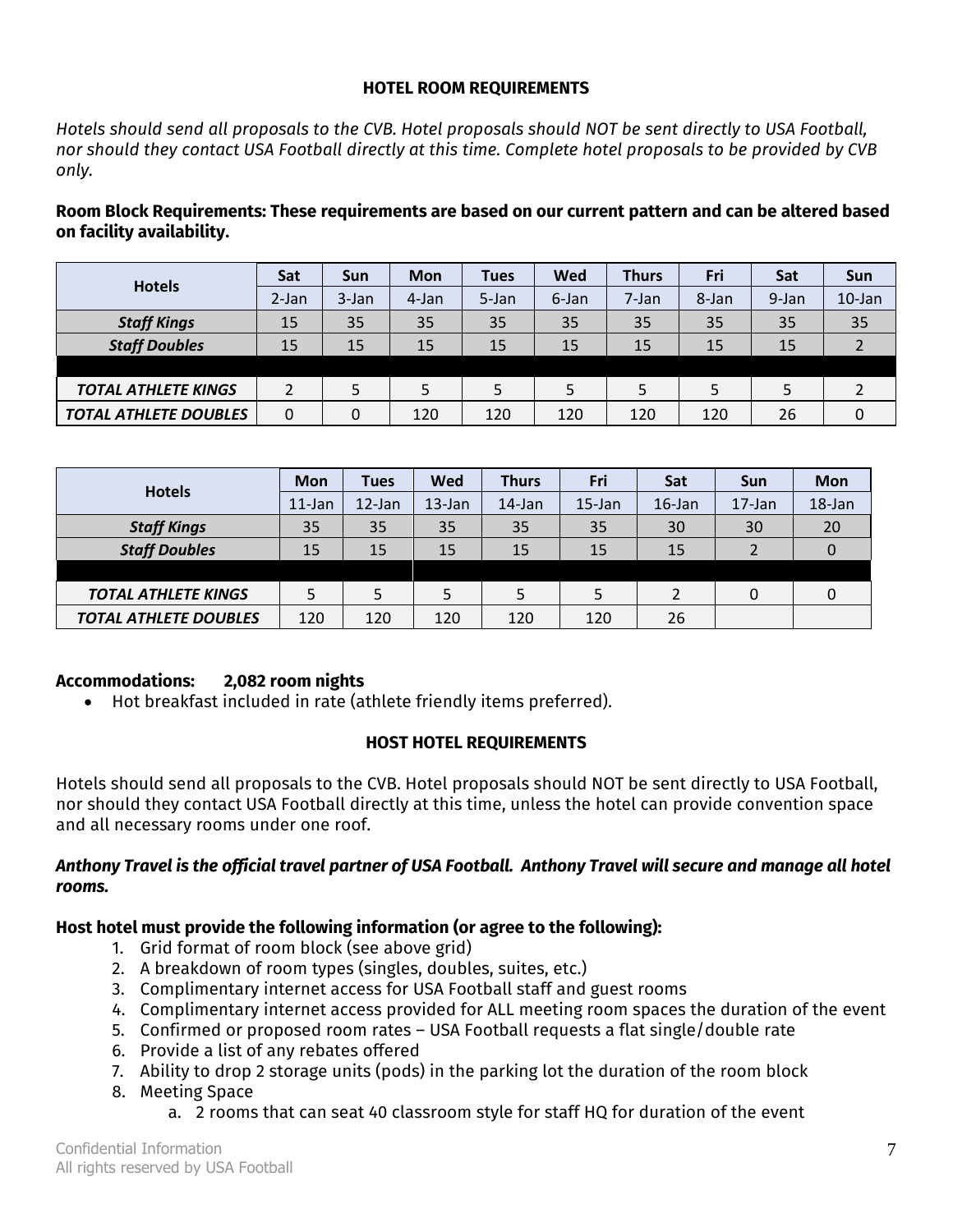- b. 4 rooms that can seat 60 theater style for daily athlete meetings for duration of event
- c. 1 room conference style for athletic trainer HQ for duration of the event
- d. 1 room empty for equipment storage / inventory for duration of the event
- 9. One (1) complimentary room night for every 40 room nights sold on a cumulative basis Rooms to be used during event first and any unused rooms will be credited to the master and paid out to USA Football, though, Anthony Travel, within 30 days of departure
- 10. Complimentary parking spaces per night at the host hotel
- 11. Complimentary handling of USA Football shipments to host hotel
- 12. Current catering menu
- 13. Suite floor plans/brochures
- 14. Two (2) complimentary meeting planner suites/rooms for duration of the event
- 15. All agreements are on a courtesy basis. USA Football will not contract any hotels that contain attrition clauses
- 16. Two (2) complimentary USA Football Marketing Host Hotel Lobby promotions to be placed in prominent area. May include set up for GOBO's, flat screen branding or banners
- 17. No fee charged from host hotel to give custom made hotel room key to event
- 18. Title and Presenting Sponsors receive complimentary display in lobby of host hotel (size and scope to be determined by hotel)
- 19. The property agrees not to charge a lower rate than the contracted group rate during these periods without giving all Anthony Travel reservations the same rate under the terms of the final agreement. The property will not take any reservations for this event. All reservations must be made through Anthony Travel.
- 20. The property will agree to direct all USA Football reservations to Anthony Travel at 800-736-6377
- 21. Contracted rates are in effect of the period starting four (4) nights prior to the first night of the room block and ending four (4) nights after the last night of the room block
- 22. Room rates must be 10% commissionable to Anthony Travel as well as a 10% rebate to USA Football to be paid within thirty (30) days of the last departure date of the event

# **PARENT ROOM BLOCK REQUIREMENTS**

*Hotels should send all proposals to the CVB. Hotel proposals should NOT be sent directly to USA Football, nor should they contact USA Football directly at this time. Complete hotel proposals to be provided by CVB only.* 

# **Room Block Requirements: These requirements are based on our current pattern and can be altered based on facility availability.**

| Sun   | Mon   | Tue   | Wed   | <b>Thu</b> | Eri<br>гн         | Sat   | Sun   | Mon       | <b>Tue</b> | Wed    | Thu       | тu.    |
|-------|-------|-------|-------|------------|-------------------|-------|-------|-----------|------------|--------|-----------|--------|
| 2-Jan | 3-lan | 4-lan | 5-lan | 6-lan      | <sup>7</sup> -Jan | 8-lan | 9-Jan | $10$ -Jan | $11$ -lan  | 12-lan | $13$ -lan | 14-Jan |
| 10    | 10    | 10    | 10    | כו         | 20                | 25    | 25    | 25        | 25         | 20     | 10        |        |

# **Parent hotel must provide the following information (or agree to the following):**

- 1. Grid format of room block (see above grid)
- 2. A breakdown of room types (singles, doubles, suites, etc.)
- 3. Confirmed or proposed room rates USA Football requests a flat single/double rate
- 4. Provide a list of any rebates offered
- 5. One (1) complimentary room night for every 40 room nights sold on a cumulative basis Rooms to be used during event first and any unused rooms will be credited to the master and paid out to USA Football, though, Anthony Travel, within 30 days of departure
- 6. All agreements are on a courtesy basis. USA Football will not contract any hotels that contain attrition clauses